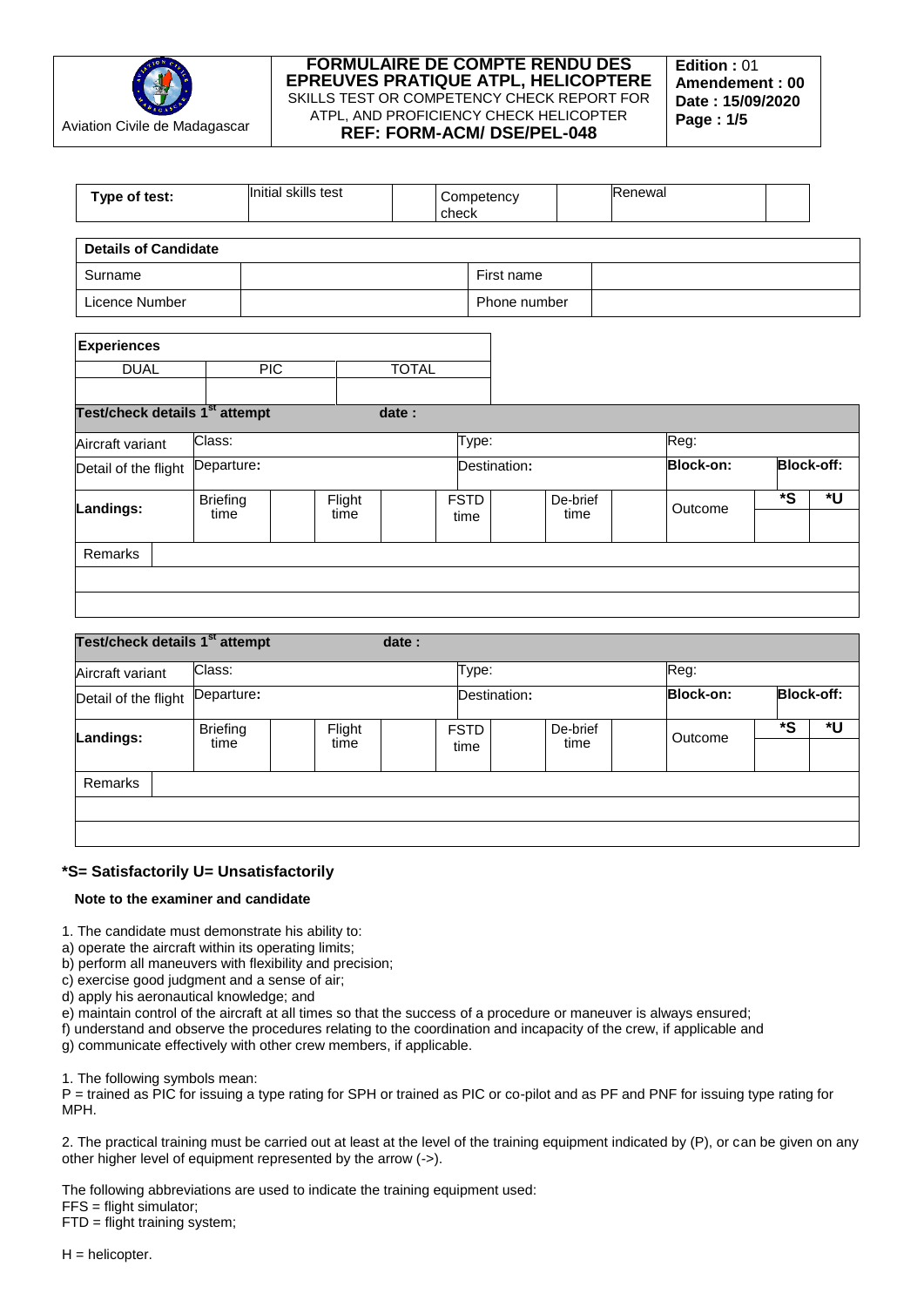

3. Elements marked with (\*) must be piloted in real or simulated IMC conditions, exclusively by candidates who wish to renew or extend an IR (H), or even extend the privileges of said qualification to another type.

4. Instrument flight procedures (section 5) must be carried out exclusively by candidates who wish to renew or extend an IR (H), or even extend the privileges of the said qualification to another type. An FFS or FTD 2/3 can be used for this purpose.

5. When the letter "M" appears in the practical examination or skills check column, it indicates that the exercise is compulsory.

6. An FSTD should be used for practical training and testing if the FSTD is part of a type rating course. The following considerations will apply to the course:

#### MULTI-PILOT HELICOPTERS

1. Candidates for the practical examination for the issue of a multi-pilot helicopter type rating and an ATPL (H) must only present sections 1 to 4 and, if applicable, section 6.

2. Applicants for a proficiency check for the extension or renewal of a multi-pilot helicopter type rating need only present sections 1 to 4 and, if applicable, section 6.

**Tolerances** Flight limits in VFR • Height: Generally  $± 100$  feet • Course: Normal operations  $\pm$  5  $^{\circ}$ Unusual operations  $/$   $\pm$  10  $^{\circ}$ emergency • Speed: In general  $\pm$  10 knots engine failure With simulation of + 10 knots / - 5 knots • Ground drift: Hover within  $\pm$  3 feet soil effect (IGE) Landing  $\pm 2$  feet (with 0 feet backward or sideways)

### **SECTION 1 - Pre-flight preparations and checks**

| Attempt                                                                                                                                            |   |  | attempt |   |   | attempt |   |  |
|----------------------------------------------------------------------------------------------------------------------------------------------------|---|--|---------|---|---|---------|---|--|
| 1.1 External visual inspection of the helicopter; location of each item and<br>purpose of the inspection "M (if performed in a helicopter)".       | M |  | 2       | 3 | 4 | 2       |   |  |
| 1.2 Cockpit inspection                                                                                                                             | M |  |         | 3 |   |         | 3 |  |
| 1.3 Start-up procedures, verification of radio and navigation equipment, selection M<br>and adjustment of navigation and communication frequencies |   |  | っ       | 3 |   | າ       | 3 |  |
| 1.4 Taxiing / driving at low altitude in accordance with air traffic control or the<br>instructor's instructions                                   | M |  | 2       | 3 | 4 | 2       | 3 |  |
| 1.5 Procedures and checks before takeoff                                                                                                           | M |  |         |   |   |         |   |  |

### **SECTION 2 - Procedures and maneuvers in flight**

| Attempt                                                                                                                                                                                                       |    |   | 1 <sup>st</sup><br>attempt |   |   |  |   | $2^{na}$<br>attempt |  |  |  |  |
|---------------------------------------------------------------------------------------------------------------------------------------------------------------------------------------------------------------|----|---|----------------------------|---|---|--|---|---------------------|--|--|--|--|
| 2.1 Takeoffs (different profiles)                                                                                                                                                                             | IМ |   | $\overline{2}$             | 3 | 4 |  | 2 | 3                   |  |  |  |  |
| 2.2 Take-offs and landings on slopes or crosswinds                                                                                                                                                            |    |   | 2                          | 3 | 4 |  | 2 | 3                   |  |  |  |  |
| 2.3 Takeoff at maximum takeoff weight (real or simulated takeoff weight)                                                                                                                                      |    |   | 2                          | 3 | 4 |  | 2 | 3                   |  |  |  |  |
| 2.4 Takeoff with simulated engine failure just before reaching the TDP (Take-off<br>Decision Point) or the point defined after takeoff (PDAD)                                                                 | M  | 4 | $\overline{2}$             | 3 | 4 |  | 2 | 3                   |  |  |  |  |
| 2.4.1 Takeoff with simulated engine failure just after reaching TDP or DPATO                                                                                                                                  | M  |   | 2                          | 3 | 4 |  | 2 | 3                   |  |  |  |  |
| 2.5 Turns uphill and downhill on specified headings<br>2.5.1 Turns with inclination of 30 °, 180 ° to 360 ° to the left and to the right by<br>reference only to the instruments                              | м  | 1 | $\overline{2}$             | 3 | 4 |  | 2 | 3                   |  |  |  |  |
| 2.6 Descent in autorotation<br>2.6.1 Landing in autorotation (SEH only) or with go-around                                                                                                                     | M  | 1 | $\overline{2}$             | 3 | 4 |  | 2 | 3                   |  |  |  |  |
| 2.7 Landings, different profiles<br>2.7.1 Go-around or landing following a simulated engine failure before the LDP<br>or DPBL<br>2.7.2 Landing following a simulated engine failure after the LDP or the DPBL | м  | 1 | $\overline{2}$             | 3 | 4 |  | 2 | 3                   |  |  |  |  |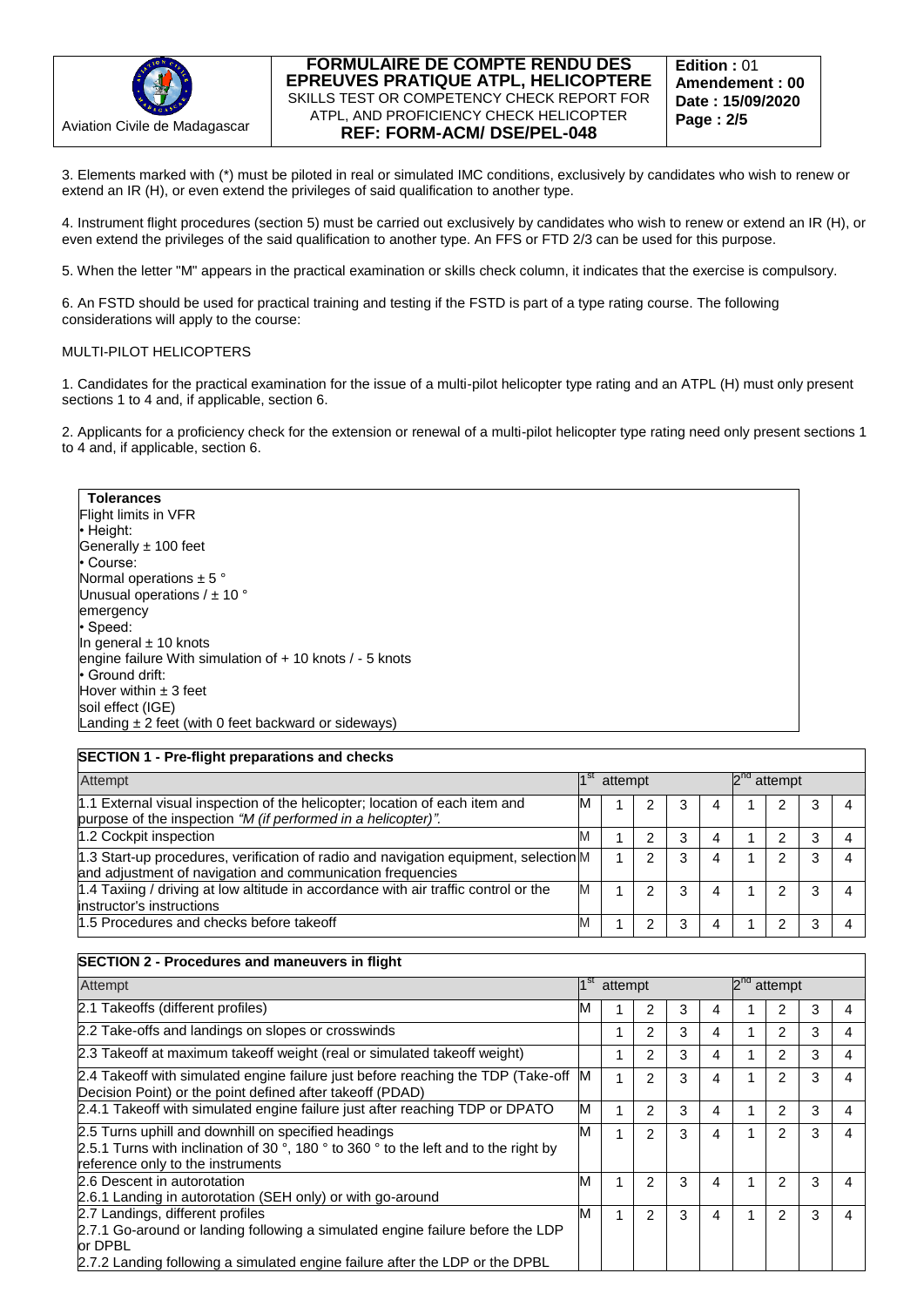

**Edition :** 01 **Amendement : 00 Date : 15/09/2020 Page : 3/5**

| SECTION 3 - Normal and unusual operations of the following systems and procedures                                                                  |                 |         |                                             |   |                         |                         |                |   |   |  |
|----------------------------------------------------------------------------------------------------------------------------------------------------|-----------------|---------|---------------------------------------------|---|-------------------------|-------------------------|----------------|---|---|--|
| Attempt                                                                                                                                            |                 |         | 1 <sup>st</sup> attempt<br>$2^{nd}$ attempt |   |                         |                         |                |   |   |  |
| 3 Normal and unusual operations of the following systems and procedures:" M A<br>mandatory minimum of 3 elements must be selected in this section" | M               | 1       | $\overline{2}$                              | 3 | 4                       | 1                       | $\overline{2}$ | 3 | 4 |  |
| 3.1 Motor                                                                                                                                          |                 | 1       | $\overline{c}$                              | 3 | 4                       | 1                       | 2              | 3 | 4 |  |
| 3.2 Air conditioning systems (heating, ventilation)                                                                                                |                 | 1       | 2                                           | 3 | 4                       | 1                       | $\overline{2}$ | 3 | 4 |  |
| 3.3 Anemo-barometric probe system                                                                                                                  |                 | 1       | $\overline{c}$                              | 3 | 4                       | $\mathbf{1}$            | $\overline{2}$ | 3 | 4 |  |
| 3.4 Fuel system                                                                                                                                    |                 | 1       | $\overline{2}$                              | 3 | 4                       | 1                       | $\overline{2}$ | 3 | 4 |  |
| 3.5 Electrical system                                                                                                                              |                 | 1       | $\overline{c}$                              | 3 | 4                       | $\mathbf{1}$            | $\overline{2}$ | 3 | 4 |  |
| 3.6 Hydraulic circuit                                                                                                                              |                 | 1       | $\overline{2}$                              | 3 | 4                       | 1                       | $\overline{2}$ | 3 | 4 |  |
| 3.7 Flight control and compensation system                                                                                                         |                 | 1       | 2                                           | 3 | 4                       | $\mathbf{1}$            | 2              | 3 | 4 |  |
| 3.8 Anti-icing and de-icing system                                                                                                                 |                 | 1       | $\overline{2}$                              | 3 | 4                       | $\mathbf{1}$            | $\overline{2}$ | 3 | 4 |  |
| 3.9 Autopilot / flight director                                                                                                                    |                 | 1       | 2                                           | 3 | 4                       | 1                       | $\overline{2}$ | 3 | 4 |  |
| 3.10 Stability enhancement devices                                                                                                                 |                 | 1       | 2                                           | 3 | 4                       | $\mathbf{1}$            | $\overline{2}$ | 3 | 4 |  |
| 3.11 Weather radar, radio altimeter, transponder                                                                                                   |                 | 1       | $\overline{c}$                              | 3 | 4                       | $\mathbf{1}$            | $\overline{2}$ | 3 | 4 |  |
| 3.12 Navigation system                                                                                                                             |                 | 1       | 2                                           | 3 | 4                       | 1                       | 2              | 3 | 4 |  |
| 3.13 Landing gear system                                                                                                                           |                 | 1       | $\overline{2}$                              | 3 | 4                       | $\mathbf{1}$            | $\overline{2}$ | 3 | 4 |  |
| 3.14 Auxiliary power unit                                                                                                                          |                 | 1       | 2                                           | 3 | 4                       | 1                       | $\overline{2}$ | 3 | 4 |  |
| 3.15 Radios, navigation equipment, instruments, flight management system                                                                           |                 | 1       | $\overline{c}$                              | 3 | 4                       | $\mathbf{1}$            | $\overline{2}$ | 3 | 4 |  |
| <b>SECTION 4 - Unusual and emergency procedures</b>                                                                                                |                 | 1       | 2                                           | 3 | 4                       | 1                       | $\overline{2}$ | 3 | 4 |  |
| Attempt                                                                                                                                            | 1 <sup>st</sup> | attempt |                                             |   |                         | 2 <sup>nd</sup> attempt |                |   |   |  |
| 4 Unusual and emergency procedures :" M A mandatory minimum of 3 elements<br>must be selected in this section"                                     | м               | 1       | 2                                           | 3 | 4                       | 1                       | 2              | 3 | 4 |  |
| 4.1 Fire drills (including evacuation if applicable)                                                                                               |                 | 1       | $\overline{c}$                              | 3 | 4                       | 1                       | 2              | 3 | 4 |  |
| 4.2 Smoke control and evacuation                                                                                                                   |                 | 1       | 2                                           | 3 | 4                       | $\mathbf{1}$            | $\overline{2}$ | 3 | 4 |  |
| 4.3 Engine failures, safe shutdown and restart                                                                                                     |                 | 1       | 2                                           | 3 | 4                       | 1                       | $\overline{2}$ | 3 | 4 |  |
| 4.4 Fuel drop (simulated)                                                                                                                          |                 | 1       | $\overline{c}$                              | 3 | 4                       | 1                       | $\overline{2}$ | 3 | 4 |  |
| 4.5 Failure of the anti-torque rotor control device (if applicable)                                                                                |                 | 1       | $\overline{c}$                              | 3 | $\overline{\mathbf{4}}$ | $\mathbf{1}$            | $\overline{2}$ | 3 | 4 |  |
| 4.5.1 Loss of the tail rotor (if applicable)                                                                                                       |                 | 1       | 2                                           | 3 | 4                       | $\mathbf{1}$            | $\overline{2}$ | 3 | 4 |  |
| 4.6 Incapacity of a flight crew member - MPH only                                                                                                  |                 | 1       | $\overline{c}$                              | 3 | 4                       | $\mathbf{1}$            | $\overline{2}$ | 3 | 4 |  |
| 4.7 Transmission malfunction                                                                                                                       |                 | 1       | 2                                           | 3 | 4                       | 1                       | 2              | 3 | 4 |  |
| 4.8 Other emergency procedures, as described in the appropriate flight manual                                                                      |                 | 1       | 2                                           | 3 | 4                       | 1                       | $\overline{2}$ | 3 | 4 |  |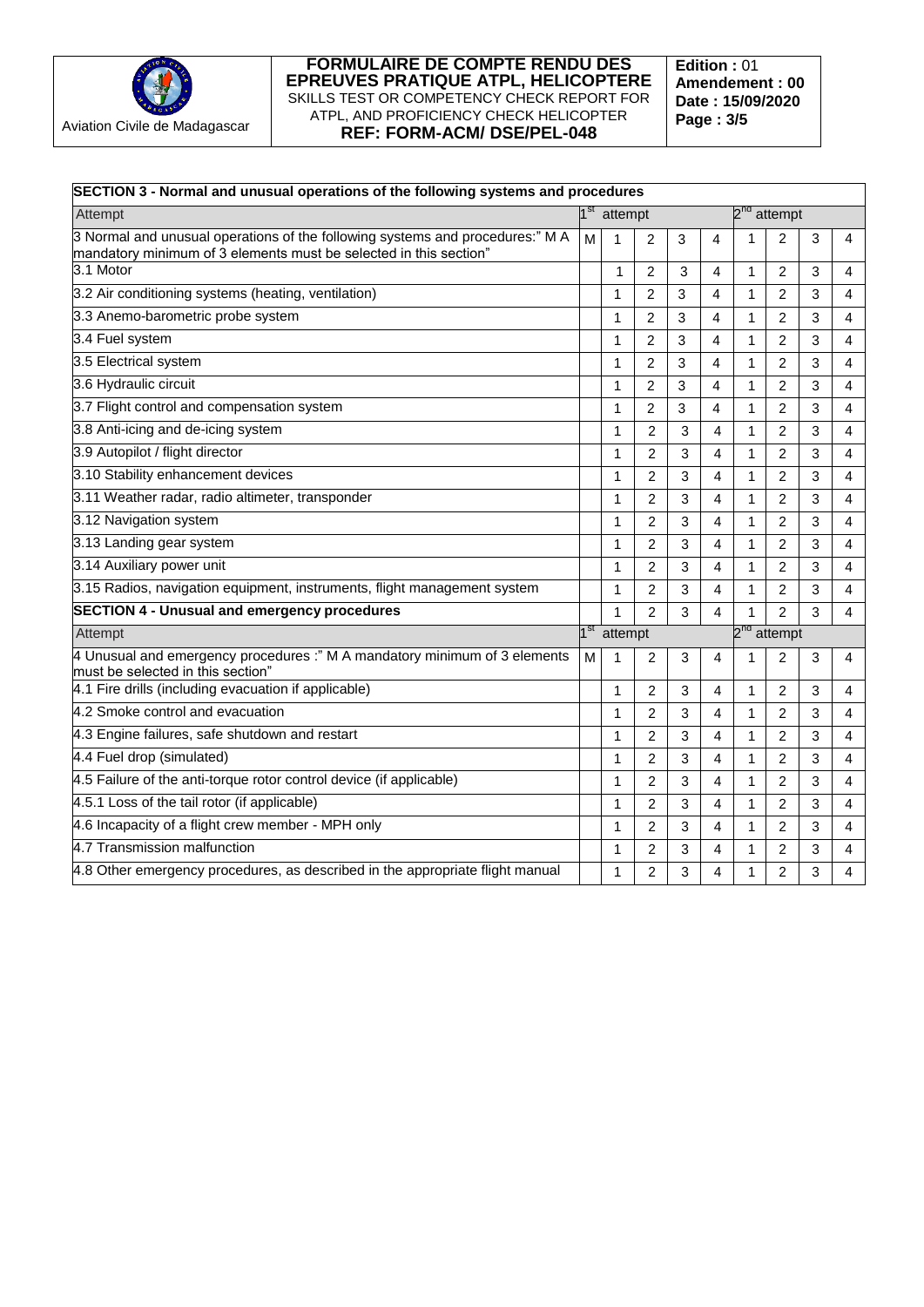

**Edition :** 01 **Amendement : 00 Date : 15/09/2020 Page : 4/5**

| SECTION 5 - Instrument flight procedures (to be performed in IMC or simulated IMC)                                                                                                                                                             |                                                    |                 |                         |   |                         |                         |                         |   |                |  |
|------------------------------------------------------------------------------------------------------------------------------------------------------------------------------------------------------------------------------------------------|----------------------------------------------------|-----------------|-------------------------|---|-------------------------|-------------------------|-------------------------|---|----------------|--|
| Attempt                                                                                                                                                                                                                                        | $1^{\rm st}$<br>2 <sup>nd</sup> attempt<br>attempt |                 |                         |   |                         |                         |                         |   |                |  |
| 5.1 Instrument takeoff: transition to instrument flight is required as soon as<br>possible after leaving the ground                                                                                                                            |                                                    | 1               | 2                       | 3 | 4                       | 1                       | 2                       | 3 | 4              |  |
| 5.1.1 Simulation of engine failure during departure                                                                                                                                                                                            | M*                                                 | 1               | $\overline{c}$          | 3 | 4                       | 1                       | 2                       | 3 | 4              |  |
| 5.2 Respect for departure and arrival routes and ATC instructions                                                                                                                                                                              | M*                                                 | 1               | 2                       | 3 | 4                       | 1                       | 2                       | 3 | 4              |  |
| 5.3 Waiting procedures                                                                                                                                                                                                                         |                                                    | 1               | $\overline{c}$          | 3 | 4                       | 1                       | $\overline{2}$          | 3 | 4              |  |
| 5.4 ILS approach up to CAT I decision height                                                                                                                                                                                                   |                                                    | 1               | $\overline{c}$          | 3 | 4                       | 1                       | 2                       | 3 | 4              |  |
| 5.4.1 Manually, without flight director                                                                                                                                                                                                        | M*                                                 | 1               | $\overline{2}$          | 3 | 4                       | 1                       | $\overline{2}$          | 3 | 4              |  |
| 5.4.2 Manual precision approach with or without flight director                                                                                                                                                                                | M*                                                 | 1               | $\overline{c}$          | 3 | 4                       | 1                       | 2                       | 3 | $\overline{4}$ |  |
| 5.4.3 With coupled autopilot                                                                                                                                                                                                                   |                                                    | 1               | $\overline{2}$          | 3 | 4                       | 1                       | 2                       | 3 | 4              |  |
| 5.4.4 Manually, with simulation of a stopped engine. (the engine failure must be<br>simulated during the final approach before passing the outside marker (OM) to<br>the point of touchdown or until the end of the missed approach procedure) |                                                    | 1               | $\overline{2}$          | 3 | $\overline{\mathbf{4}}$ | $\mathbf{1}$            | $\overline{2}$          | 3 | 4              |  |
| 5.5 Non-precise approach up to the minimum descent altitude MDA / H                                                                                                                                                                            | M*                                                 | 1               | $\overline{c}$          | 3 | 4                       | 1                       | 2                       | 3 | 4              |  |
| 5.6 Go-around with all engines running when DA / DH or MDA / MDH is reached                                                                                                                                                                    |                                                    | 1               | 2                       | 3 | 4                       | 1                       | 2                       | 3 | 4              |  |
| 5.6.1 Other missed approach procedures                                                                                                                                                                                                         |                                                    | 1               | $\overline{c}$          | 3 | 4                       | 1                       | 2                       | 3 | 4              |  |
| 5.6.2 Go-around with simulated engine shutdown when DA / DH or MDA / MDH is $_{\mathsf{M}^{\star}}$<br>reached                                                                                                                                 |                                                    | 1               | $\overline{2}$          | 3 | 4                       | 1                       | 2                       | 3 | 4              |  |
| 5.7 IMC autorotation with go-around                                                                                                                                                                                                            | M*                                                 | 1               | $\overline{2}$          | 3 | 4                       | 1                       | 2                       | 3 | $\overline{4}$ |  |
| 5.8 Recovery of unusual plates                                                                                                                                                                                                                 | M*                                                 | 1               | $\overline{2}$          | 3 | 4                       | 1                       | 2                       | 3 | 4              |  |
| <b>SECTION 6 - Use of optional equipment</b>                                                                                                                                                                                                   |                                                    |                 |                         |   |                         |                         |                         |   |                |  |
| Attempt                                                                                                                                                                                                                                        | 1 <sup>st</sup>                                    | attempt         |                         |   |                         |                         | 2 <sup>nd</sup> attempt |   |                |  |
| 6 Use of optional equipment                                                                                                                                                                                                                    | M                                                  | 1               | 2                       | 3 | 4                       |                         |                         |   |                |  |
|                                                                                                                                                                                                                                                |                                                    |                 |                         |   |                         |                         |                         |   |                |  |
|                                                                                                                                                                                                                                                |                                                    |                 |                         |   |                         |                         |                         |   |                |  |
| <b>SECTION 7 Multi-crew operation / Airmanship</b>                                                                                                                                                                                             |                                                    |                 |                         |   |                         |                         |                         |   |                |  |
| Attempt                                                                                                                                                                                                                                        |                                                    | 1 <sup>st</sup> | attempt                 |   |                         | 2 <sup>nd</sup> attempt |                         |   |                |  |
| 7.1 Crew coordination/cooperation                                                                                                                                                                                                              |                                                    | 1               | 2                       | 3 | 4                       | 1                       | 2                       | 3 | 4              |  |
| 7.2 PF/PM allocation of tasks                                                                                                                                                                                                                  |                                                    | 1               | 2                       | 3 | 4                       | 1                       | 2                       | 3 | 4              |  |
| 7.3 Effective crew communication                                                                                                                                                                                                               |                                                    | 1               | 2                       | 3 | 4                       | 1                       | 2                       | 3 | $\overline{4}$ |  |
| 7.4 Adherence to SOPs and standard callouts                                                                                                                                                                                                    |                                                    | 1               | 2                       | 3 | 4                       | 1                       | $\overline{2}$          | 3 | 4              |  |
| 7.5 Management of workload and resources                                                                                                                                                                                                       |                                                    | 1               | 2                       | 3 | $\overline{4}$          | $\overline{c}$<br>1     |                         |   | 4              |  |
| Airmanship                                                                                                                                                                                                                                     |                                                    |                 | 1 <sup>st</sup> attempt |   | $2^{nd}$ attempt        |                         |                         |   |                |  |
| 7.6 Situational awareness and safety consciousness                                                                                                                                                                                             |                                                    | 1               | 2                       | 3 | 4                       | 1                       | 2                       | 3 | 4              |  |
| 7.7 Use of checklist(s)                                                                                                                                                                                                                        |                                                    | 1               | $\overline{2}$          | 3 | $\overline{4}$          | 1                       | $\overline{2}$          | 3 | 4              |  |
| 7.8 Event/risk management processes and aeronautical decision making                                                                                                                                                                           |                                                    | 1               | 2                       | 3 | 4                       | 1                       | 2                       | 3 | 4              |  |
| 7.9 Flying skills, accuracy and smoothness                                                                                                                                                                                                     |                                                    | 1               | $\overline{c}$          | 3 | 4                       | 1                       | $\overline{2}$          | 3 | $\overline{4}$ |  |
| 7.10 RT procedures and proficiency, ATC liaison / compliance                                                                                                                                                                                   |                                                    | 1               | $\overline{c}$          | 3 | $\overline{4}$          | $\mathbf{1}$            | $\overline{2}$          | 3 | 4              |  |
| 7.11 Compliance with regulations                                                                                                                                                                                                               |                                                    |                 |                         | 3 | 4                       | 1                       | 2                       | 3 | 4              |  |
| 7.12 Flight management (fuel, engine considerations, etc.)                                                                                                                                                                                     |                                                    |                 |                         | 3 | 4                       | $\mathbf{1}$            | $\overline{2}$          | 3 | $\overline{4}$ |  |
|                                                                                                                                                                                                                                                |                                                    | 1               | $\overline{2}$          |   |                         |                         |                         |   |                |  |
| SECTION 8 ATPL only additional items to be assessed for ATPL exam                                                                                                                                                                              | $1^{\rm st}$                                       | attempt         |                         |   |                         | $2^{nd}$ attempt        |                         |   |                |  |
| 8.1 Management of crew cooperation                                                                                                                                                                                                             |                                                    | 1               | 2                       | 3 | 4                       | 2                       | 3                       | 4 |                |  |
|                                                                                                                                                                                                                                                | M                                                  |                 |                         |   |                         |                         |                         |   |                |  |
| 8.2 Maintaining a general survey of the aircraft                                                                                                                                                                                               | M                                                  | 1               | 2                       | 3 | 4                       | 2                       | 3                       | 4 |                |  |
| 8.3 Setting priorities and making decisions in accordance with safety<br>aspects and relevant rules and regulations appropriate to the operational<br>situation, including emergencies                                                         | M                                                  | 1               | 2                       | 3 | 4                       | 2                       | 3                       | 4 |                |  |